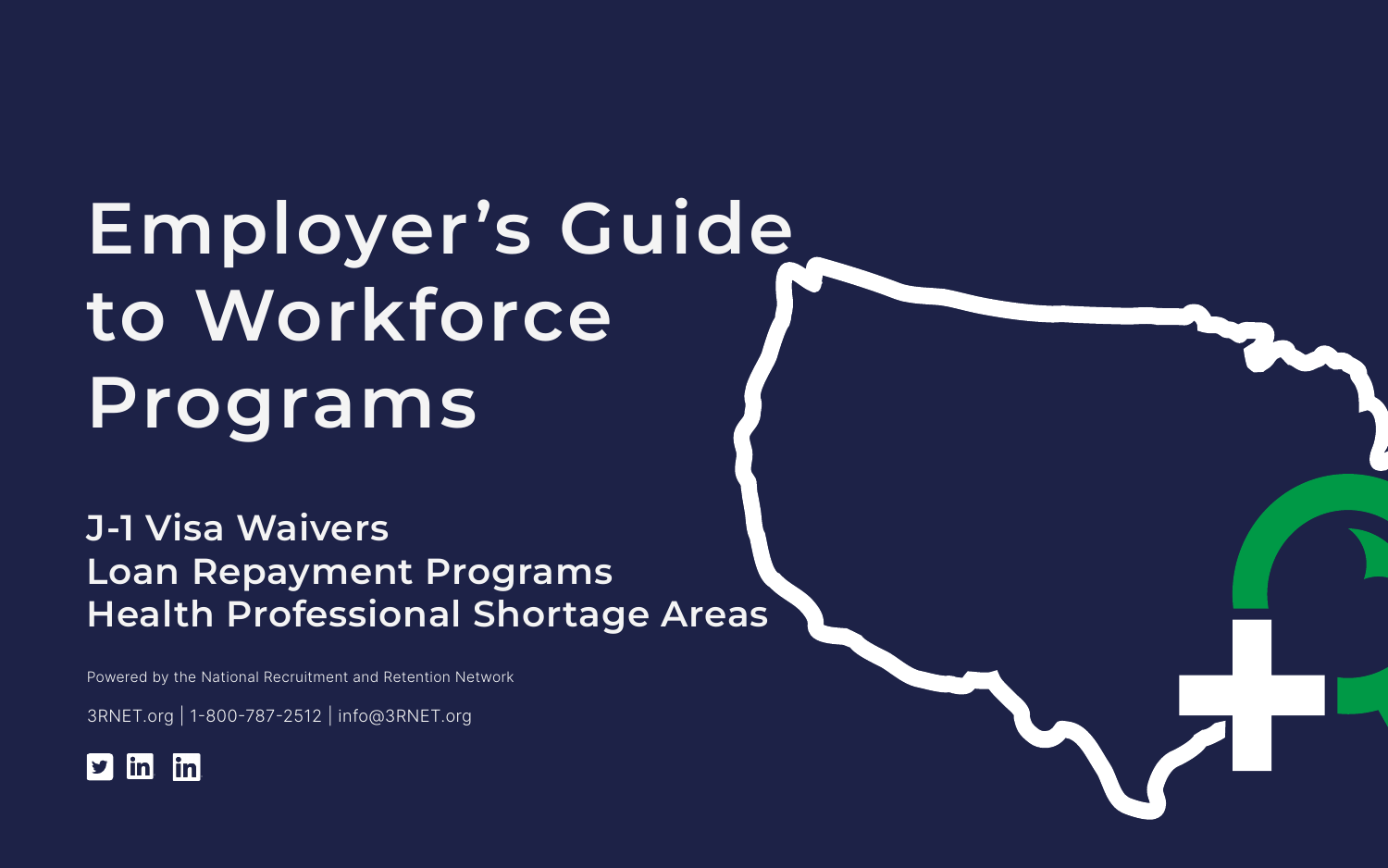# **About 3RNET**

3RNET is the most trusted resource for health professionals seeking careers in rural and underserved communities.

## 3RNET Mission

3RNET works to improve rural and underserved communities' access to quality health care through recruitment of physicians and other health care professionals, development of community based recruitment and retention activities, and national advocacy relative to rural and underserved health care workforce issues.

## 3RNET Vision

3RNET is the national leader for community-based health professional recruitment and retention, using interactive technologies and communication.

## 3RNET.org

Health professionals have trusted 3RNET.org to find jobs across the United States since 1995.

Rural and underserved health care employers' trusted, national platform for promoting their job openings.

## 3RNET's Network Coordinators

3RNET is powered by the National Rural Recruitment and Retention Network.

3RNET Network Coordinators can guide health professionals through their job search process.

Network Coordinators support employers in rural and underserved communities with hiring and keeping mission-focused health professionals.



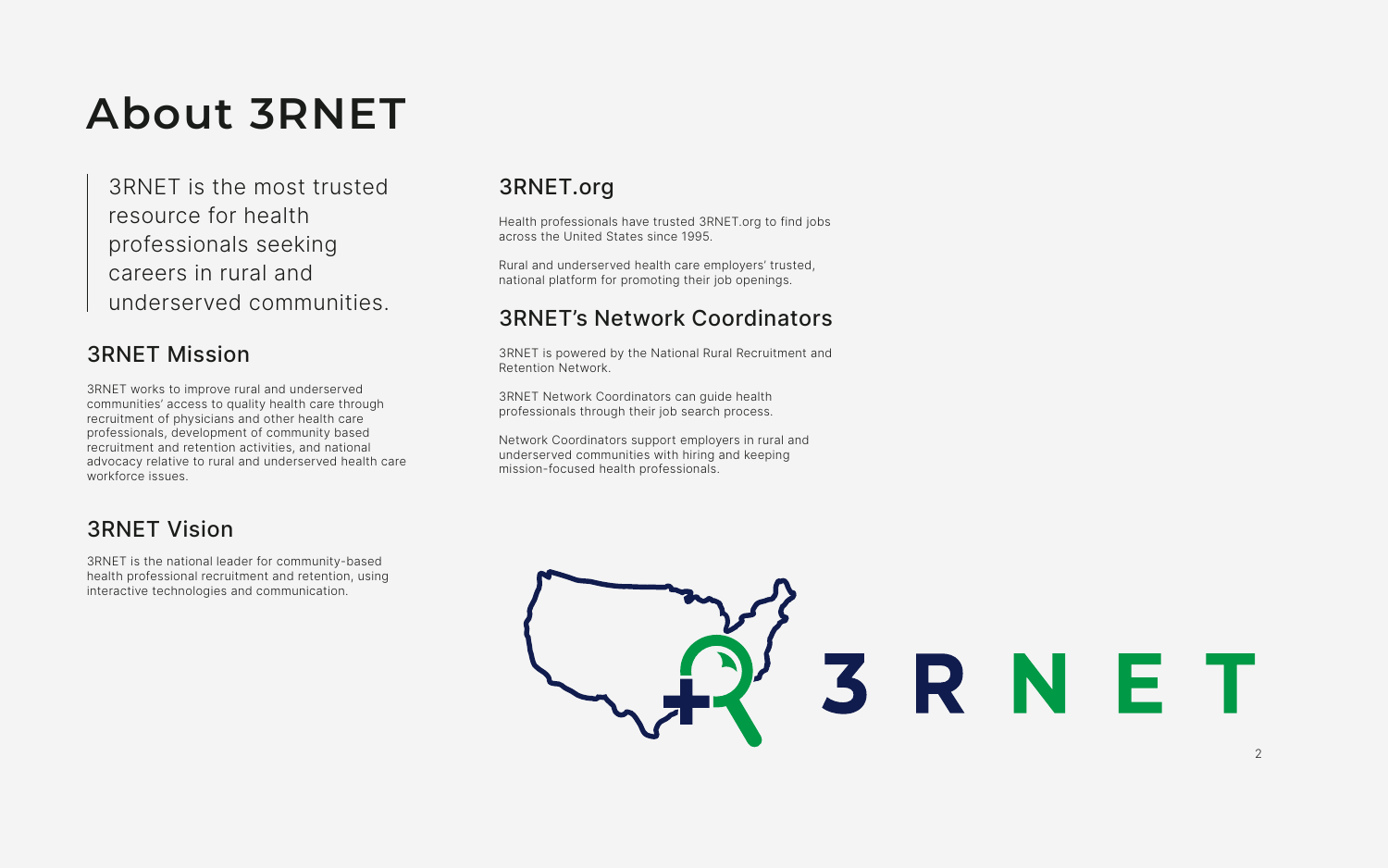This guide is a basic overview of what employers should know about three programs important to the health care workforce in rural and underserved areas: health professional shortage areas, loan repayment programs, and the Conrad 30 J-1 Visa Waiver program.

## Trusted, Reliable Information

3RNET and our national network of Coordinators, the National Rural Recruitment and Retention Network, are committed to providing unbiased, reliable information for health professionals.

## Powered By

This guide was created in a collaborative effort to combine the expertise and industry knowledge of 3RNet's Network Coordinators.

The content in this guide is powered by the National Rural Recruitment and Retention Network.



# **About this Guide**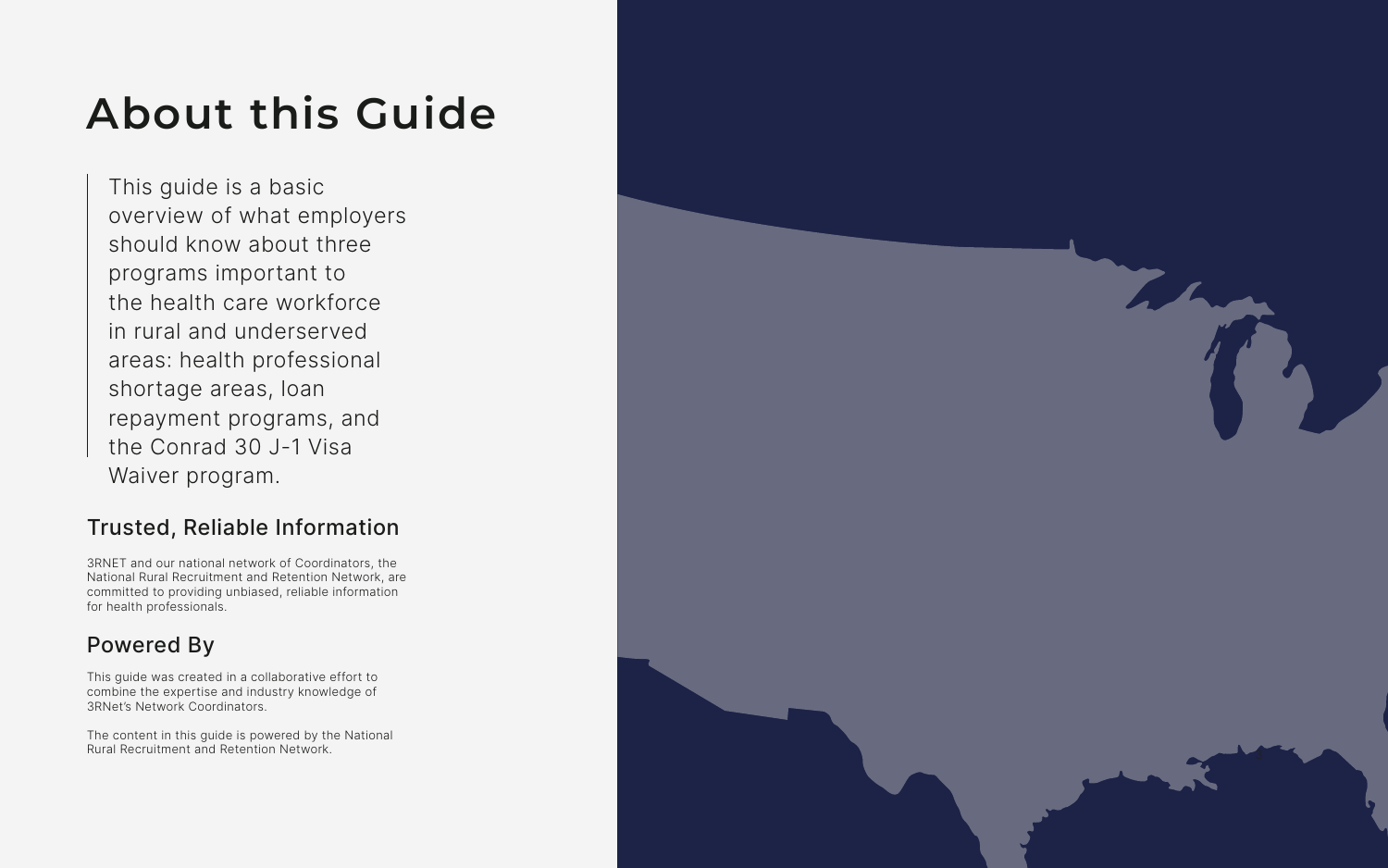# **Health Professional Shortage Areas (HPSAs)**

## The most important piece of advice we can give about HPSAs?

Know who your state Primary Care Office (PCO) contact is! The PCO can help you determine what HPSAs apply to your facility and explain what information goes into calculating the HPSA score. You can find a full list of PCOs here: [https://bhw.hrsa.](https://bhw.hrsa.gov/workforce-shortage-areas/shortage-designation/contact-state-primary-care-office) [gov/workforce-shortage-areas/shortage-designation/](https://bhw.hrsa.gov/workforce-shortage-areas/shortage-designation/contact-state-primary-care-office) [contact-state-primary-care-office](https://bhw.hrsa.gov/workforce-shortage-areas/shortage-designation/contact-state-primary-care-office)

### What is a HPSA?

HPSAs are a scoring system used to determine the highest areas of need for primary care, dental, and mental health services.

HPSAs are federal designations determined through data submitted by a state's Primary Care Office (PCO). There is one PCO in every state. You can find a list of all the PCOs here: [https://bhw.hrsa.gov/workforce](https://bhw.hrsa.gov/workforce-shortage-areas/shortage-designation/contact-state-primary-care-office)[shortage-areas/shortage-designation/contact-state](https://bhw.hrsa.gov/workforce-shortage-areas/shortage-designation/contact-state-primary-care-office)[primary-care-office](https://bhw.hrsa.gov/workforce-shortage-areas/shortage-designation/contact-state-primary-care-office)

HPSAs are designated using a federally mandated scoring system. A 'HPSA score' is a number that can change over time and ranges from 1-25 for primary care and mental health HPSAs and 1-26 for dental HPSAs. The higher the HPSA score, the greater the need.

## To learn more about HPSAs

- Visit HRSA's web page that talks about HPSAs: [https://bhw.hrsa.gov/workforce-shortage-areas/](https://bhw.hrsa.gov/workforce-shortage-areas/shortage-designation) [shortage-designation](https://bhw.hrsa.gov/workforce-shortage-areas/shortage-designation)
- Contact your state PCO
- Contact your 3RNET Network Coordinator: [https://](https://www.3rnet.org/members/organizational-members ) [www.3rnet.org/members/organizational-members](https://www.3rnet.org/members/organizational-members )

## How can you find out if your area or facility has a HPSA designation?

HRSA has a HPSA designation search tool that can be found here:<https://data.hrsa.gov/>or here: [https://data.](https://data.hrsa.gov/tools/shortage-area/hpsa-find) [hrsa.gov/tools/shortage-area/hpsa-find.](https://data.hrsa.gov/tools/shortage-area/hpsa-find)

When you follow either of these links, search by county, not by facility address. The facility/auto HPSA designations won't show up when you search by address, only by county.

## Types of HPSAs

There are three different types of HPSAs:

- Facility
- Population
- Geographic

## What should you, a health care employer, know about HPSAs?

- Many loan repayment and scholarship programs use HPSAs to determine areas eligible for service. One example of this is the National Health Service Corps.
- All Federally Qualified Health Centers (FQHCs) and FQHC-look-a-likes are automatically designated with a facility-specific HPSA by service line.
- HPSA scores can change!
- Know who your state PCO contact is: [https://bhw.](https://bhw.hrsa.gov/workforce-shortage-areas/shortage-designation/contact-state-primary-care-office) [hrsa.gov/workforce-shortage-areas/shortage](https://bhw.hrsa.gov/workforce-shortage-areas/shortage-designation/contact-state-primary-care-office)[designation/contact-state-primary-care-office](https://bhw.hrsa.gov/workforce-shortage-areas/shortage-designation/contact-state-primary-care-office)
- One facility can have multiple types of HPSAs depending on their scope of services. For example, a facility can be designated as a mental health HPSA and a dental HPSA.
- Facilities can also have more than one HPSA score. For example, a facility can have their facility score and a geographic or population HPSA score for primary care. For programs that use HPSA scores, facilities should always use the highest HPSA score available.
- Facilities can request their HPSA score to be reviewed by the PCO.
- Certified Rural Health Clinics are eligible to apply for a facility HPSA score if they attest that they meet certain requirements.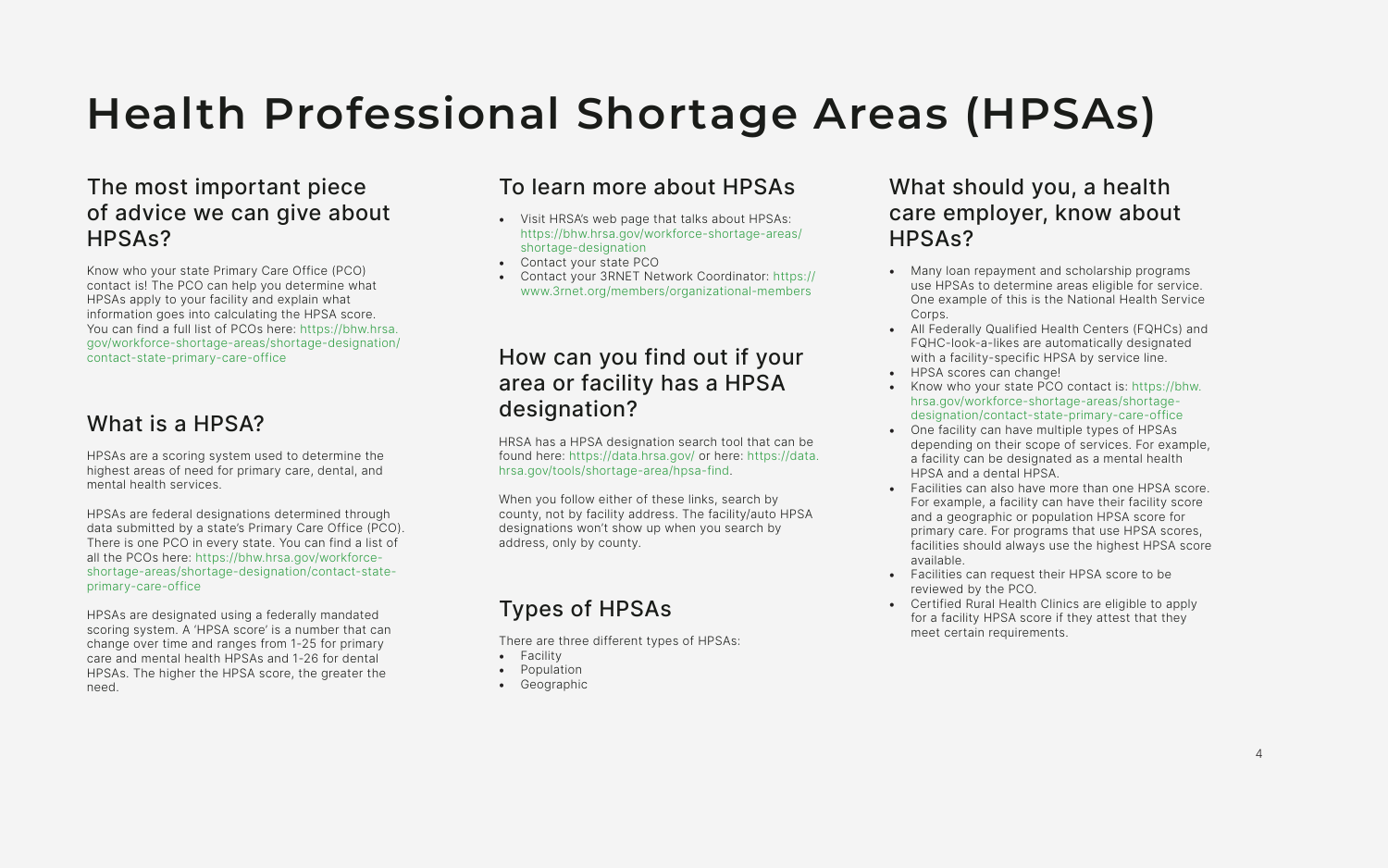## The Most Important Piece of Advice We Can Give About Loan Repayment

Loan repayment should not be the only factor job seekers consider when choosing a job (or profession!). Loan repayment can be an important recruitment asset and is a tangible item unique to rural and underserved health care facilities, but it should not be included in any contract language as it is not guaranteed.

### Terms You Need to Know

#### Loan Repayment

An employee already has a job with you. The employee is given a set amount of money toward their student loan debt in exchange for service. Example: an employee agrees to work three years for a facility and will receive \$40,000 a year for each of those years of service.

#### Scholarship

An employee may or may not have a job. The employee applies for money toward a medical education they are already accepted to. This may or may not come with a contractual service (or other) obligation.

### Health Professional Shortage Areas (HSPAs)

A federal designation of an area (e.g. a county) or facility as having a need or shortage of health professionals.

### Primary Care Office (PCO)

The federally designated person/office responsible for many tasks related to improving access to primary care including HPSAs and loan repayment programs.

## **Loan Repayment Programs**

## Where You Can Learn More About Repayment Programs in Your State

3RNET Network Coordinator - [https://www.3rnet.org/](https://www.3rnet.org/members/organizational-members ) [members/organizational-members](https://www.3rnet.org/members/organizational-members ) 

Rural Health Information Hub – [https://www.](https://www.ruralhealthinfo.org/funding/types) [ruralhealthinfo.org/funding/types](https://www.ruralhealthinfo.org/funding/types)

Primary Care Office - [https://bhw.hrsa.gov/workforce](https://bhw.hrsa.gov/workforce-shortage-areas/shortage-designation/contact-state-primary-care-office)[shortage-areas/shortage-designation/contact-state](https://bhw.hrsa.gov/workforce-shortage-areas/shortage-designation/contact-state-primary-care-office)[primary-care-office](https://bhw.hrsa.gov/workforce-shortage-areas/shortage-designation/contact-state-primary-care-office)

State Office of Rural Health - [http://nosorh.org/nosorh](http://nosorh.org/nosorh-members/nosorh-members-browse-by-state/ )[members/nosorh-members-browse-by-state/](http://nosorh.org/nosorh-members/nosorh-members-browse-by-state/ ) 

If you're interested in learning more about a specific program we encourage you to directly contact the program.

## Other Important Things to Know About Loan Repayment Programs

- Know that most programs—including National Health Service Corps—cannot be promised. There is an application process and things (such as HPSA scores) can change.
- Renewals are not guaranteed! For example, if the HPSA score of your facility changes, it will not affect current loan repayment, but could impact an employee's ability to get a renewal.
- Know the requirements for participation (reporting, etc.) for you AND your employee. What do you have to report? When do you have to report it?
- Federal loan repayment programs are restricted to U.S. citizens, but you may pursue other state, community based or hospital programs that do not have the U.S. citizenship requirement.
- 3RNET Network Coordinators are excellent resources since they are aware of federal, state, and local programs, which is important since regulations for one program may prohibit the use of another.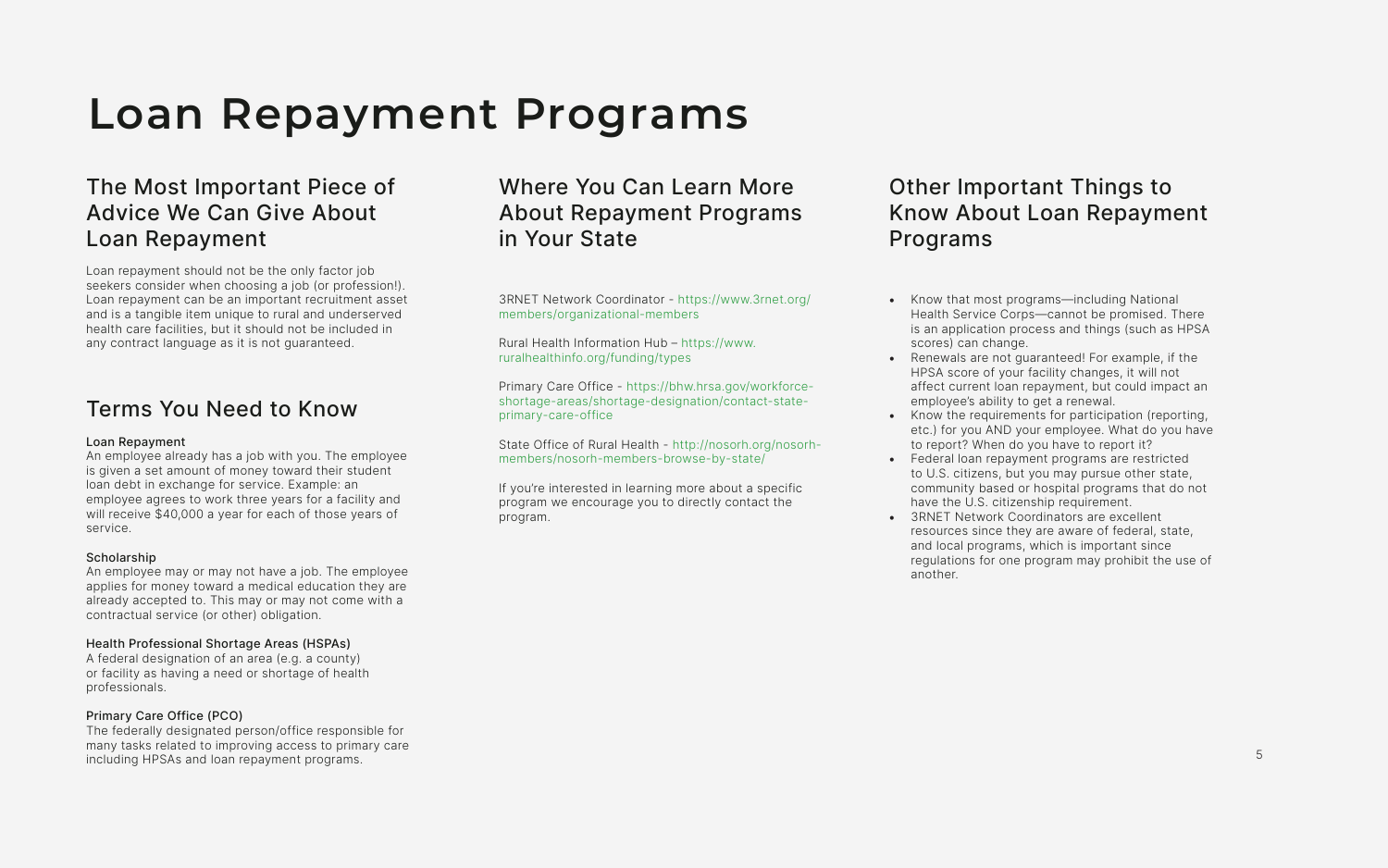## **Common Loan Repayment Programs**

### National Health Service Corps (NHSC) Loan Repayment Program

Employment Status Must be employed at an NHSC-approved site

#### Award Amount and Service Obligation

Up to \$50,000 full-time,\$25,000 part-time for 2 years of service

#### Eligible Professions & Specialties

Physicians (DO/MD), Nurse Practitioners, Physician Assistants, Certified Nurse Midwives, Health Service Psychologists, Licensed Clinical Social Workers Psychiatric Nurse Specialists, Marriage and Family Therapists, License Professional Counselors, Dentists, Dental Hygienists

View the full list of NHSC Loan Repayment eligible professions here: [https://nhsc.hrsa.gov/loan](https://nhsc.hrsa.gov/loan-repayment/nhsc-loan-repayment-program.html)[repayment/nhsc-loan-repayment-program.html](https://nhsc.hrsa.gov/loan-repayment/nhsc-loan-repayment-program.html)

#### Learn About Becoming an NHSC-approved Site

[https://nhsc.hrsa.gov/nhsc-sites/become-nhsc-site/](https://nhsc.hrsa.gov/nhsc-sites/become-nhsc-site/index.html) [index.html](https://nhsc.hrsa.gov/nhsc-sites/become-nhsc-site/index.html)

## NHSC Substance Use Disorder Workforce Loan Repayment Program

Employment Status Must be employed at an NHSC-approved SUD site

### Award Amount and Service Obligation

Up to \$75,000 full-time,\$37,500 part-time for 3 years of service

#### Eligible Professions & Specialties

Physicians (DO/MD), Nurse Practitioners, Physician Assistants, Certified Nurse Midwives, Health Service Psychologists, Licensed Clinical Social Workers, Psychiatric Nurse Specialists, Marriage and Family Therapists, License Professional Counselors, Substance Use Disorder Counselors, Pharmacists Registered Nurses

View the full list of NHSC SUD Workforce Loan Repayment eligible professions here: [https://nhsc.](https://nhsc.hrsa.gov/loan-repayment/nhsc-sud-workforce-loan-repayment-program.html) [hrsa.gov/loan-repayment/nhsc-sud-workforce-loan](https://nhsc.hrsa.gov/loan-repayment/nhsc-sud-workforce-loan-repayment-program.html)[repayment-program.html](https://nhsc.hrsa.gov/loan-repayment/nhsc-sud-workforce-loan-repayment-program.html)

#### Learn About Becoming an NHSC-approved Site [https://nhsc.hrsa.gov/nhsc-sites/become-nhsc-site/](https://nhsc.hrsa.gov/nhsc-sites/become-nhsc-site/index.html) [index.html](https://nhsc.hrsa.gov/nhsc-sites/become-nhsc-site/index.html)

### NHSC Rural Community Loan Repayment Program

Employment Status Must be employed at a rural, NHSC-approved SUD site

#### Award Amount and Service Obligation

Up to \$100,000 full-time, \$50,000 part-time for 3 years of service

#### Eligible Professions & Specialties

Physicians (DO/MD), Nurse Practitioners, Physician Assistants, Certified Nurse Midwives, Health Service Psychologists, Licensed Clinical Social Workers, Psychiatric Nurse Specialists, Marriage and Family Therapists, License Professional Counselors, Substance Use Disorder Counselors, Pharmacists Registered Nurses, Certified Registered Nurse Anesthetists

View the full list of NHSC Rural Community Loan Repayment eligible professions here: [https://nhsc.](https://nhsc.hrsa.gov/loan-repayment/nhsc-rural-community-loan-repayment-program) [hrsa.gov/loan-repayment/nhsc-rural-community-loan](https://nhsc.hrsa.gov/loan-repayment/nhsc-rural-community-loan-repayment-program)[repayment-program](https://nhsc.hrsa.gov/loan-repayment/nhsc-rural-community-loan-repayment-program)

#### Learn About Becoming an NHSC-approved Site

[https://nhsc.hrsa.gov/nhsc-sites/become-nhsc-site/](https://nhsc.hrsa.gov/nhsc-sites/become-nhsc-site/index.html) [index.html](https://nhsc.hrsa.gov/nhsc-sites/become-nhsc-site/index.html)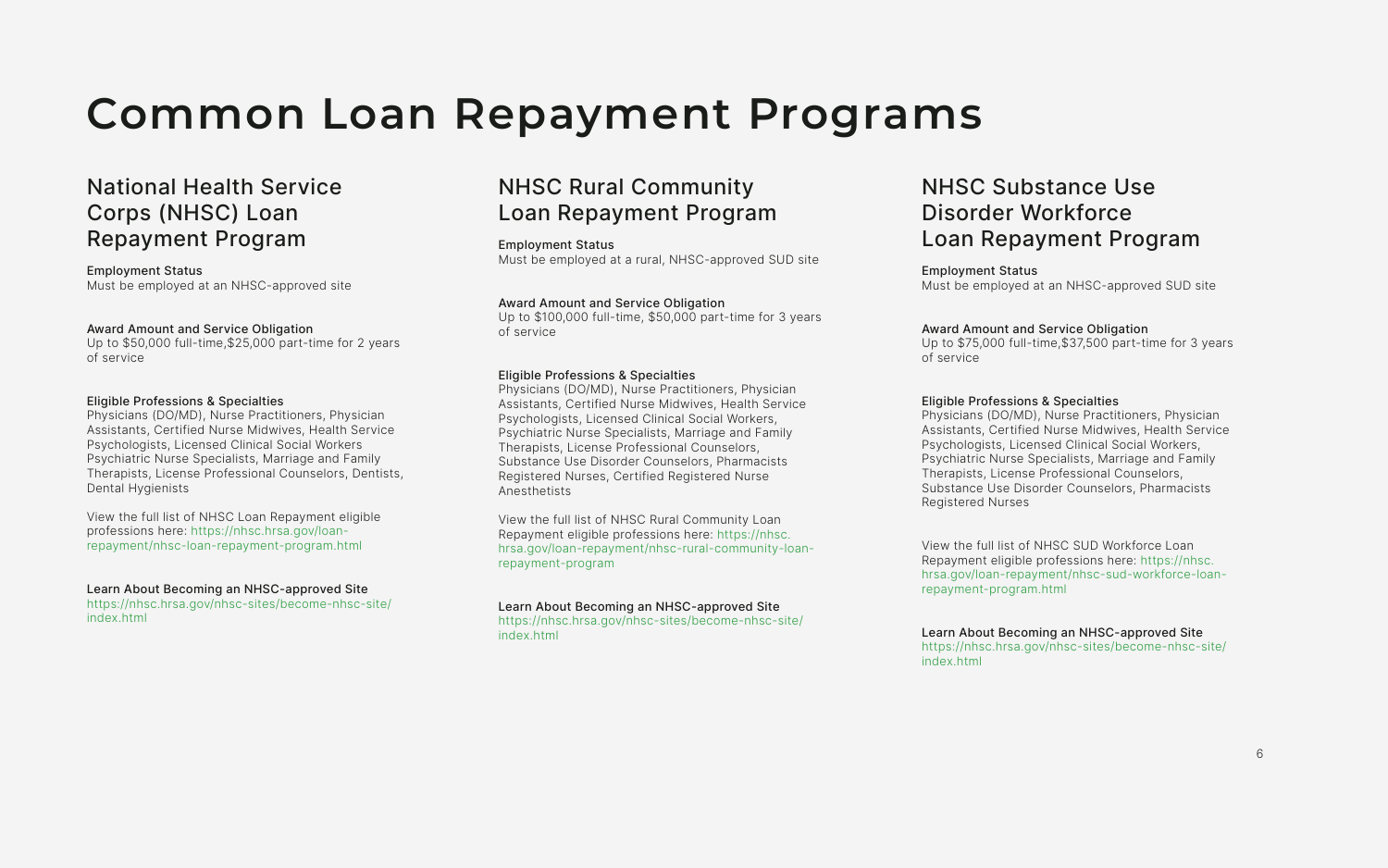## NHSC Students to Service Loan Repayment Program

#### Employment Status

Student in your last year of medical, nursing, or dental school; must work at an NHSC-approved site.

#### Award Amount and Service Obligation

Up to \$120,000 full-time in four annual installments (up to \$30,000 per year) for 3 years of service

#### Eligible Professions & Specialties

Physicians (DO/MD), Nurse Practitioners, Certified Nurse Midwives, Dentists

View the full list of NHSC Students to Service Loan Repayment eligible professions here: [https://nhsc.hrsa.](https://nhsc.hrsa.gov/loan-repayment/nhsc-students-to-service-loan-repayment-program.html) [gov/loan-repayment/nhsc-students-to-service-loan](https://nhsc.hrsa.gov/loan-repayment/nhsc-students-to-service-loan-repayment-program.html)[repayment-program.html](https://nhsc.hrsa.gov/loan-repayment/nhsc-students-to-service-loan-repayment-program.html)

#### Learn About Becoming an NHSC-approved Site

[https://nhsc.hrsa.gov/nhsc-sites/become-nhsc-site/](https://nhsc.hrsa.gov/nhsc-sites/become-nhsc-site/index.html) [index.html](https://nhsc.hrsa.gov/nhsc-sites/become-nhsc-site/index.html)

## NHSC Scholarship Program

#### Employment Status

Scholars commit to this program during schooling, prior to employment. Once ready for employment, you must serve at an NHSC-approved site in a HPSA.

#### Award Amount and Service Obligation

NHSC provides financial support for full-time enrollment in an eligible primary care health professions degree training program for up to four school years including: payment of tuition and eligible fees; an annual payment for other reasonable educational costs, and monthly stipends to assist with living expenses while attending school.

#### Eligible Professions & Specialties

Students pursuing primary care health professions training may be eligible to apply. Learn more about eligibility here: [https://nhsc.hrsa.gov/scholarships/]( https://nhsc.hrsa.gov/scholarships/eligibility-requirements.html) [eligibility-requirements.html]( https://nhsc.hrsa.gov/scholarships/eligibility-requirements.html)

#### Learn About Becoming an NHSC-approved Site

[https://nhsc.hrsa.gov/nhsc-sites/become-nhsc-site/](https://nhsc.hrsa.gov/nhsc-sites/become-nhsc-site/index.html) [index.html](https://nhsc.hrsa.gov/nhsc-sites/become-nhsc-site/index.html)

## State Loan Repayment Program (SLRP)

Employment Status Differs by state/territory.

Award Amount and Service Obligation Differ by state/territory.

Eligible Professions & Specialties Differ by state/territory.

#### Other Helpful Information

SLRP is partially federally funded but requires a state or employer to match the money they give, dollar for dollar. SLRP programs are typically similar to NHSC (e.g. SLRP programs are required to follow the same breach penalty as NHSC), but as the state also contributes money, they may be more flexible in certain aspects (HPSA score needed to apply, etc.).

You can see which states participate in the SLRP here: [http://nhsc.hrsa.gov/loanrepayment/](http://nhsc.hrsa.gov/loanrepayment/stateloanrepaymentprogram/contacts.html) [stateloanrepaymentprogram/contacts.html](http://nhsc.hrsa.gov/loanrepayment/stateloanrepaymentprogram/contacts.html)

#### Learn More

[https://nhsc.hrsa.gov/loan-repayment/state-loan](https://nhsc.hrsa.gov/loan-repayment/state-loan-repayment-program/application-requirements.html)[repayment-program/application-requirements.html](https://nhsc.hrsa.gov/loan-repayment/state-loan-repayment-program/application-requirements.html)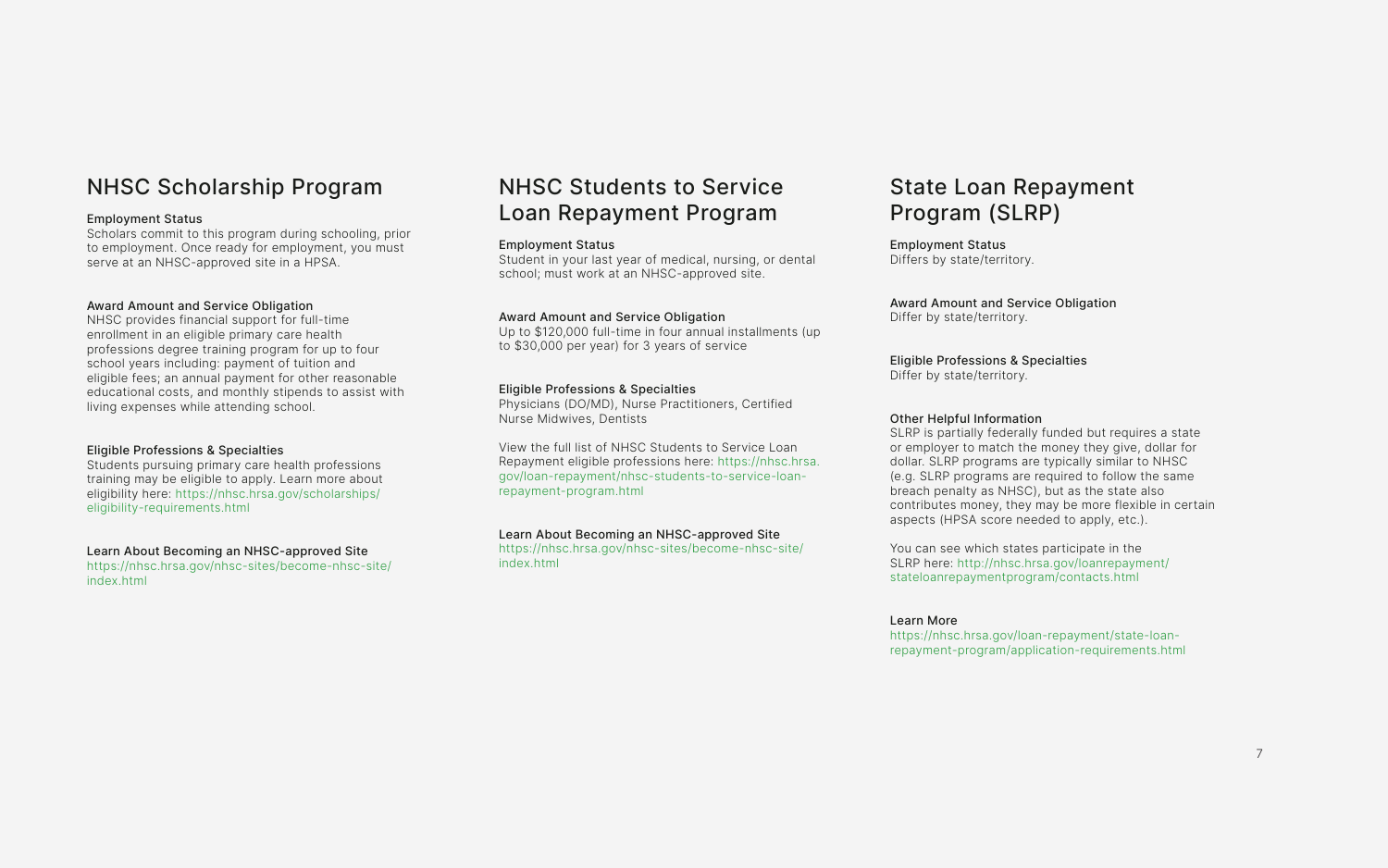## Nurse Corps Loan Repayment Program

#### Employment Status

Must be employed at a Critical Shortage Facility or serve as nurse faculty in an eligible school of nursing.

#### Award Amount and Service Obligation

Up to 85% of unpaid nursing education debt for 2 years of service

#### Eligible Professions & Specialties

Licensed Registered Nurses, Advanced Practice Nurses, Nurse Faculty

#### Other Helpful Information

You will receive 60% of your total outstanding, qualifying, nursing education loans over the course of two years. Once you complete your initial two-year service contract, you may be eligible to apply for a third year for an additional 25% of your original nursing educational loans.

These funds are not exempt from federal income and employment taxes.

#### Learn more

[https://bhw.hrsa.gov/loans-scholarships/nurse-corps/](https://bhw.hrsa.gov/loans-scholarships/nurse-corps/loan-repayment-program) [loan-repayment-program](https://bhw.hrsa.gov/loans-scholarships/nurse-corps/loan-repayment-program)

## Nurse Corps Scholarship

#### Employment Status

Scholars commit to this program during schooling, prior to employment. Once ready for employment, you must serve at a Critical Shortage Facility upon graduation.

#### Award Amount and Service Obligation

Nurse Corps pays tuition, fees, other education costs, and a monthly stipend for a 2-year commitment

#### Eligible Professions & Specialties Nursing Students

### Other Helpful Information

Learn more about eligibility and how to apply here: [https://bhw.hrsa.gov/loans-scholarships/nurse-corps/](https://bhw.hrsa.gov/loans-scholarships/nurse-corps/scholarship-program/determine-eligibility-and-apply) [scholarship-program/determine-eligibility-and-apply](https://bhw.hrsa.gov/loans-scholarships/nurse-corps/scholarship-program/determine-eligibility-and-apply)

### Learn More

[https://bhw.hrsa.gov/loans-scholarships/nurse-corps/](https://bhw.hrsa.gov/loans-scholarships/nurse-corps/scholarship) [scholarship](https://bhw.hrsa.gov/loans-scholarships/nurse-corps/scholarship)

There may be other options to consider in the state you want to work, such as employer sponsored loan repayment or awards from private foundations.

## Independent State Programs

Many states have, through their own legislative processes, created financial incentive programs for health professionals. These programs will vary from state to state, searching online or connecting with your PCO are good ways to identify independent state programs.

## Public Service Loan Forgiveness

[https://studentaid.ed.gov/sa/repay-loans/forgiveness](https://studentaid.ed.gov/sa/repay-loans/forgiveness-cancellation/public-service)[cancellation/public-service](https://studentaid.ed.gov/sa/repay-loans/forgiveness-cancellation/public-service)

## Community-Based or Hospital/Health System-Based Programs

Some communities and even hospitals or health systems sponsor their own programs. Inquire with an employer during an interview or negotiation phase to learn more about these opportunities.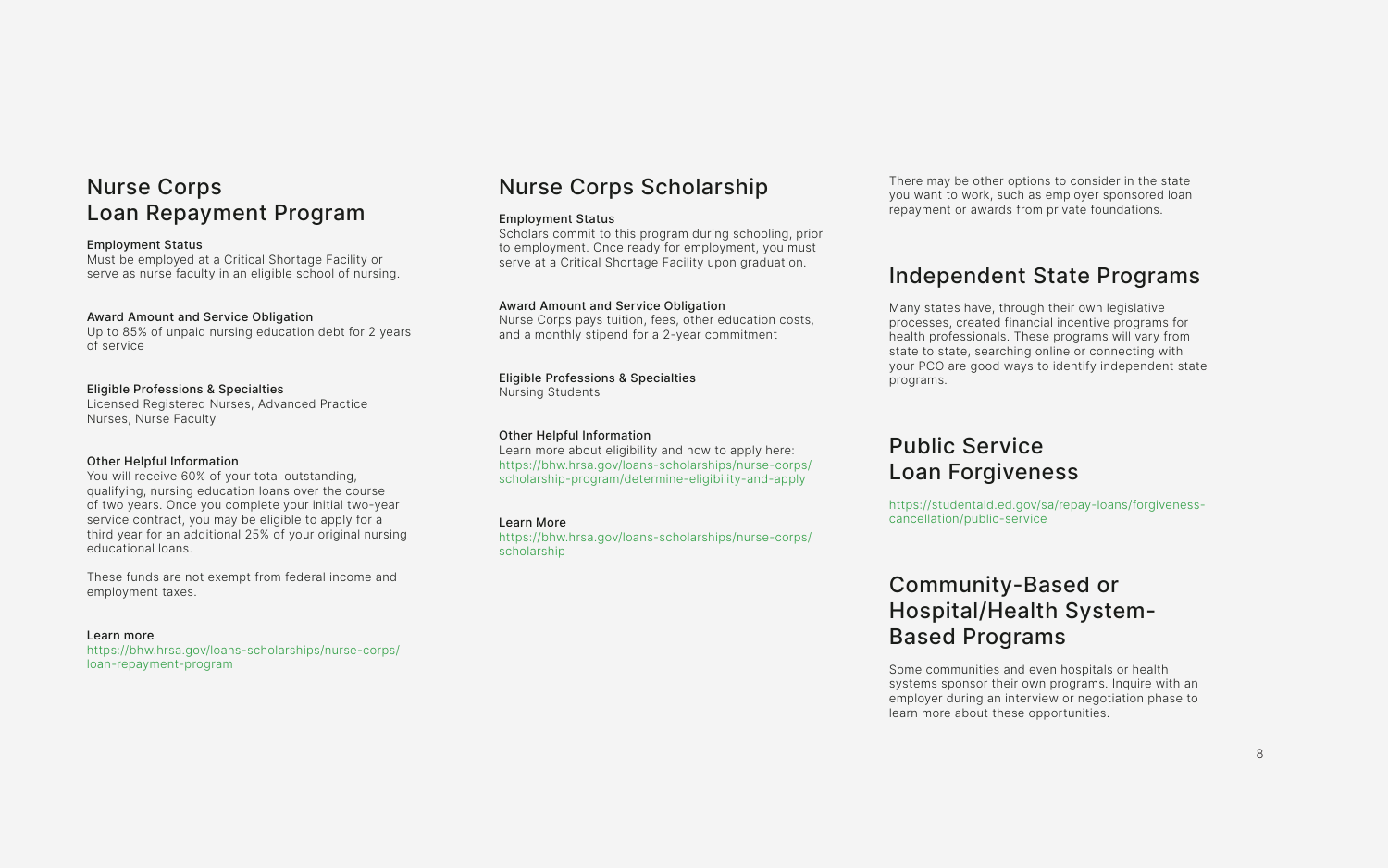# **Navigating the J-1 Visa Waiver Hiring Process**

## Conrad 30 J-1 Visa Waiver Program: Why is a Waiver Needed?

J-1 visa status authorizes an International Medical Graduate (IMG) to do Graduate Medical Education (GME) in the United States.

All J-1 clinical physicians – no exceptions – need to return for two years to their home countries following conclusion of GME.

Unless the two-year home residence obligation is waived, a J-1 physician is ineligible for an H-1B visa and/or permanent residence.

Therefore, it is necessary to get a waiver of the twoyear home residence obligation in order to get H-1B eligibility which, in turn, is the visa status that will enable an IMG to work as a physician in the United States.

## Steps to the J-1 Waiver Process

1. A physician must secure a bona fide offer of employment from an eligible employer that will sponsor an International Medical Graduate (IMG) for a J-1 waiver and a change into H-1B status. Depending on the state, a provider may also need a state license prior to applying for the waiver.

Note: some state's licensing process can take a long time so they may grant a waiver while the license is processing so as to not slow everything down.

- 2. [IMG must apply for case number from the U.S.](https://travel.state.gov/content/travel/en/us-visas/study/exchange.html )  [Department of State.](https://travel.state.gov/content/travel/en/us-visas/study/exchange.html )
- 3. The health care facility applies for a J-1 waiver from the state department of health.
- 4. The state department of health (different in each state) sets guidelines that must be met to show that the physician will enhance health care access in medically underserved areas of the state. Processing time may vary by state department of health. Contact your state PCO to find out their processing time.
- 5. U.S. Department of State reviews the J-1 waiver application and decides whether to recommend the waiver be granted (4-6 weeks).
- 6. U.S. Citizenship and Immigration Services reviews J-1 waiver application and issues final approval (at least 2-6 weeks).
- 7. IMG receives the H-1B work visa after the J-1 visa waiver is approved by the U.S. Department of State.
- 8. IMG must begin work within 90 days of receiving J-1 waiver approval from USCIS.

## Once You Find a Candidate You Want

A J-1 visa is specific to one employer (i.e. in most instances a candidate cannot moonlight). Ask an immigration attorney if you have questions!

The employee can sign an employment contract, but cannot work until they have the J-1 waiver and H-1B work visa.

Inquire as to whether the candidate has family that will also need assistance with the immigration process.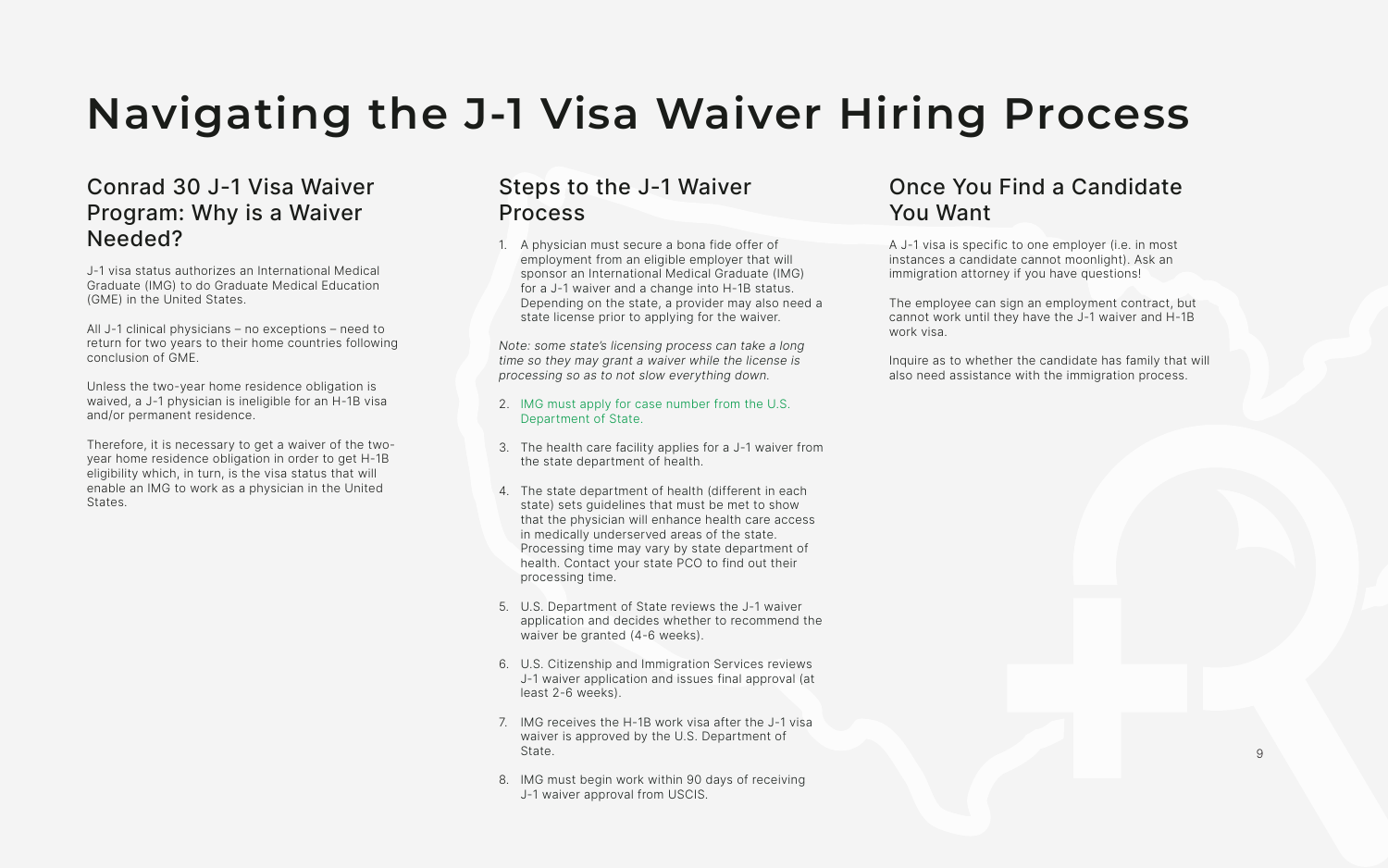States can recommend waivers in order to get physicians into hard-to-fill placements where they will be serving the medically underserved. There has to be an element of expanding the safety net.

There are 30 waivers per year for each state. The waivers become available October 1. Some states fill all 30 slots very quickly (a few hours); others never fill all 30 slots. Consult with the Primary Care Office (PCO) regarding state-specific details.

Some states allow up to 10 waivers to be used for nonmedically underserved placements (Flex waivers). The balance can only be used for placements in medically designated areas.

Whether the waiver is a Flex or normal waiver, the underlying goal is to show that the IMG will provide safety-net clinical services – i.e., serve the indigent and medically underserved and fill gaps in the medical delivery system.

- Primary care vs. specialty care
- Application periods and filing deadlines
- Non-compete clauses
- Liquidated damages
- Filing fees
- Reporting requirements
- Mandatory period of service
- Eligible employer requirements

If the J-1 waiver is granted, an IMG has a minimum three-year service obligation that needs to be fulfilled in H-1B status (could be more by state).

## **About the Conrad 30 Program**

## How States Determine Areas of Need

HPSAs and Medically Underserved Areas (MUAs) are federal designations used to determine (among other things) where J-1 waivers are applicable.

HPSAFinder: <http://hpsafind.hrsa.gov/>

MUAFinder: <http://muafind.hrsa.gov/>

Also see: <https://data.hrsa.gov/> to determine if your facility is located in a designated shortage area.

Your state PCO will have further information regarding areas of need.

## Potential State Variations

## Other Agencies That Offer Waivers

- United States Department of Health and Human Services (US DHHS) - Information about the program can be found here: [https://www.hhs.](https://www.hhs.gov/about/agencies/oga/about-oga/what-we-do/exchange-visitor-program/index.html) [gov/about/agencies/oga/about-oga/what-we-do/](https://www.hhs.gov/about/agencies/oga/about-oga/what-we-do/exchange-visitor-program/index.html) [exchange-visitor-program/index.html](https://www.hhs.gov/about/agencies/oga/about-oga/what-we-do/exchange-visitor-program/index.html)
- Appalachian Regional Commission (ARC)
- Delta Regional Authority (DRA)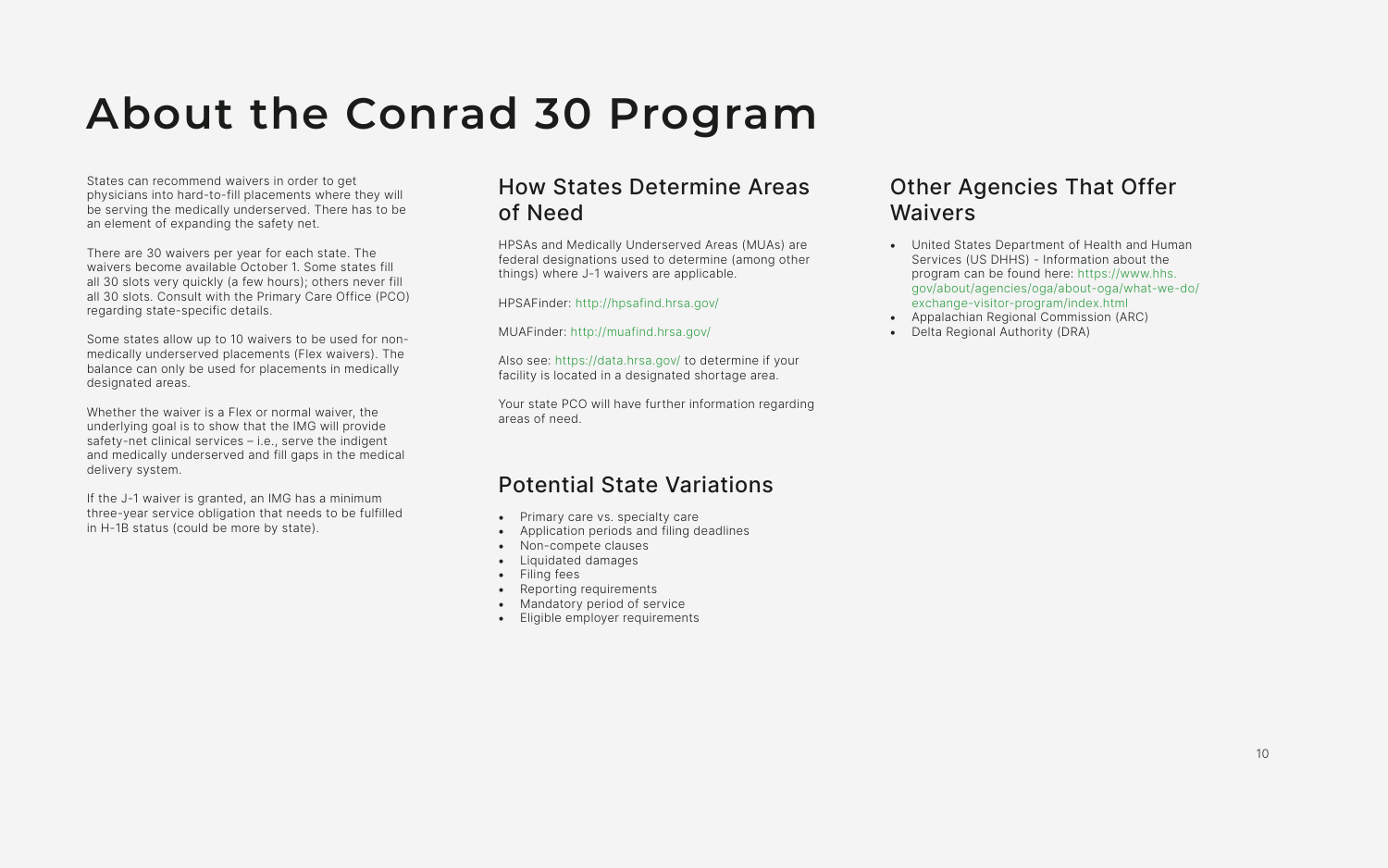## PCO

Primary Care Office (PCO) – the person/organization responsible for J-1 waivers and HPSA designations at the state level.

You can find a list of PCOs here: [https://bhw.hrsa.](https://bhw.hrsa.gov/workforce-shortage-areas/shortage-designation/contact-state-primary-care-office) [gov/workforce-shortage-areas/shortage-designation/](https://bhw.hrsa.gov/workforce-shortage-areas/shortage-designation/contact-state-primary-care-office) [contact-state-primary-care-office](https://bhw.hrsa.gov/workforce-shortage-areas/shortage-designation/contact-state-primary-care-office)

An additional resource for J-1 contacts: [https://](https://www.3rnet.org/members/j1-visa-contacts) [www.3rnet.org/members/j1-visa-contacts](https://www.3rnet.org/members/j1-visa-contacts)

#### Questions to ask the PCO

- What do you typically use your 'flex' positions for?
- Do you fill your slots? If so, how fast?
- What are the state specific requirements?
- Are there any state-specific application (or other) fees? What are they for, and how much are they?
- Are there any other agencies in this state that give waivers? For example, Delta Regional Authority, Appalachian Regional Commission, Department of Health and Human Services.
- Where can I find my HPSA scores?
- Does the candidate need a license prior to the J-1 process / where does licensure fit into the J-1 process in our state?

## **"Players" Involved in the J-1 Visa Waiver Process**

## Employer

Ultimately, it is you the employer and not the IMG that applies for the J-1 waiver and sponsors the IMG for a change into H-1B status.

As an employer, you have the legal obligation to pay H-1B attorney's fees and filing fee costs – conversely, the IMG cannot pay for H-1B fees or costs.

Make sure you are aware of your immigration obligations.

Facilities can ask during interview process: "Are you legally authorized to work in the United States?" and "Do you need visa sponsorship?"

Facilities can ask the following follow-up questions: "What is your current status?", "What visa sponsorship is needed?", and "How much time do you have left in your current status.

## Job Seeker

You can expect candidates to want answers to the following questions:

- Who in the organization will take the lead for immigration purposes?
- What has been the employer's experience in the past with J-1 waivers?
- What attorneys has the employer used in the past?
- What is the culture in the employer?
- What assistance will you receive in integrating into the community?

### Attorney

Regardless of who pays fees and unless affirmatively agreed to the contrary, an attorney has an equal obligation to both the employer and the IMG during the J-1 waiver and H-1B process.

Open up line of communication with the attorney. Make sure you are getting all copies of correspondence with the candidate and government agency. Make sure you understand what your lawyer is doing in your case.

The J-1 waiver process is complex, detail oriented, and very time consuming. An attorney may ensure things are done effectively and in an efficient manner.

#### Questions to ask an attorney before hiring

- What is your history working with the J-1 waiver process?
- Do you have prior experience working in the J-1 waiver process in our state?
- How do you charge? (Flat fee or hourly)

## State J-1 Waiver Officer

State official who will review the J-1 waiver application and recommend the waiver for approval.

Usually, are accessible to inquiries.

Useful source of information and guidance on state waiver policies.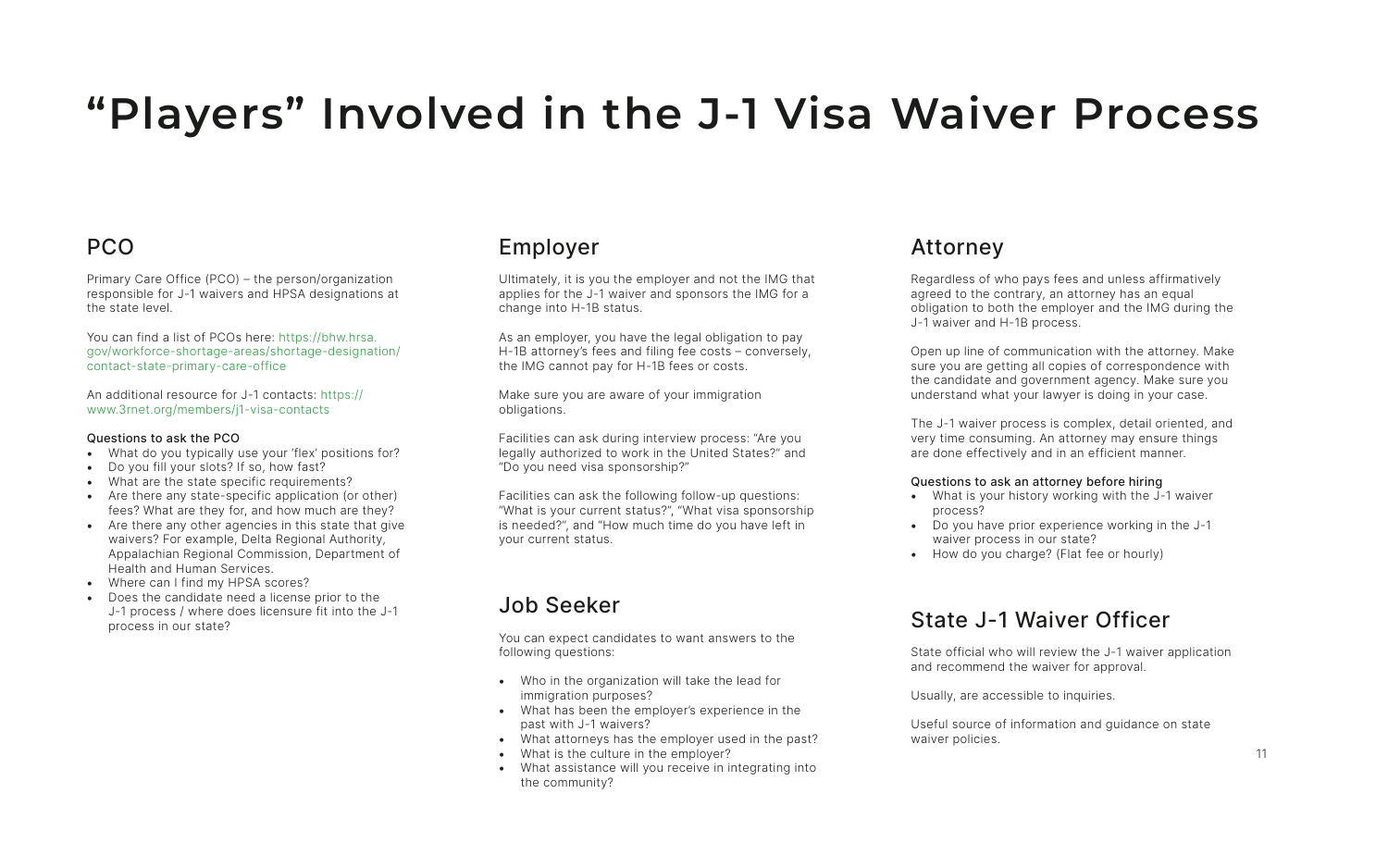## This section contributed by Robert Aronson, Immigration Attorney

Unquestionably, physician recruitment into rural or underserved areas is a daunting task, particularly given the existence of alternative and seemingly more attractive employment options elsewhere for physicians. However, our immigration laws can serve to induce International Medical Graduates (IMGs) and, in particular, J-1 physicians to commit to rural and underserved placements, essentially given a tradeoff between serving in hard-to-fill placements with substantial and meaningful immigration benefits.

In short, our immigration laws can, in essence, channel highly qualified IMGs into rural and medically underserved placements precisely owing to the possibility of gaining long-term immigration status in this country.

Here is how this whole recruitment process intertwines with immigration benefits.

Many IMGs come to the United States to undertake their medical residency or fellowship training programs under J-1 visas. This visa status restricts an IMG solely to working as a medical trainee. In addition, their J-1 status requires them to return to their home country for two years at the conclusion of their program of Graduate Medical Education

(GME). As long as a J-1 physician remains subject to the two-year home residence obligation, they are effectively foreclosed from gaining long-term immigration status in the United States.

## **Why Should I Recruit and How Do I Retain Someone on a J-1 Waiver?**

Therefore, the first objective of a J-1 physician wanting to remain in this country is to get a waiver of this two-year home residence obligation and here is where our immigration laws not only assist in the recruitment of IMGs to rural and medically underserved communities, but actually give qualified employers a major recruitment advantage.

In light of the national importance of getting physicians to commit to rural and medically underserved communities, U.S. immigration laws have created a waiver program, known as the Conrad State 30 Waiver Program. Here, each state is granted 30 waivers for physicians who will be providing primary care or specialty care medical services either in designated medically underserved areas or, in certain situations, in positions where the physician will be providing critically-needed safety net services.

- The prospect of getting a J-1 waiver and then H-1B visa status can and should be an important advantage in recruiting into rural and medically underserved areas;
- Our immigration laws further contain retention provisions that obligate an IMG to remain for stipulated periods of time with the J-1 sponsor;
- Given the immigration benefits arising from the J-1 waiver process, rural and medically underserved communities oftentimes can recruit extremely qualified IMGs who possess key professional skills of great value to the community;
- This whole process requires advance planning and open communication, but over the past 20 years, it has been utilized to steer literally thousands of J-1 physicians into placements in rural and medically underserved placements.

The employing institution needs to file a J-1 waiver application to the state department of health, checking first to understand the state's waiver policies and procedures. But if the state of intended employment issues a favorable waiver recommendation to the federal oversight agencies, the J-1 physician is well underway to removing a substantial barrier to his/her long-term residence in the United States.

But the waiver is not enough. Rather, once the waiver has been obtained, the employer then needs to sponsor the IMG for a change from J-1 into H-1B Temporary Worker status – that is, change the IMG into an employment-authorized visa status.

This whole immigration process does not only provide a pathway to eliminate the IMG's obligation to return to the home country, but it also builds in a retention element, given that the IMG is legally obligated to work for the J-1 sponsor for, at minimum, three years. In addition, an employer can creatively collaborate with the IMG to extend this employment commitment for additional periods of time by undertaking sponsorship for permanent residence.

### But what is important to note is the following: